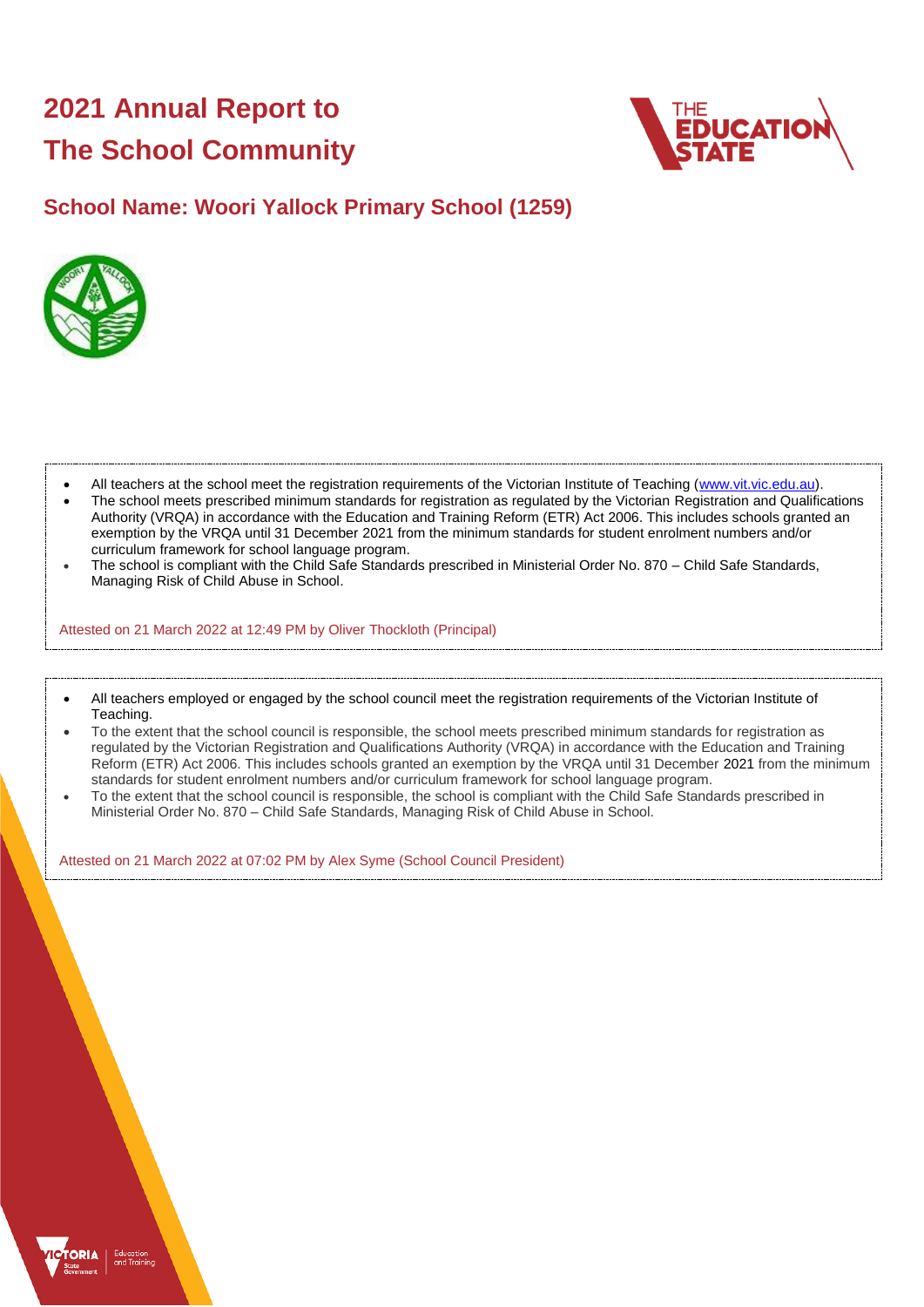

## How to read the Annual Report

## What does the *'About Our School'* commentary section of this report refer to?

The 'About our school' commentary provides a brief background on the school, an outline of the school's performance over the year and future directions.

The 'School Context' describes the school's vision, values and purpose. Details include the school's geographic location, size and structure, social characteristics, enrolment characteristics and special programs.

The 'Framework for Improving Student Outcomes (FISO)' section includes the improvement initiatives the school has selected and the progress they have made towards achieving them through the implementation of their School Strategic Plan and Annual Implementation Plan.

## What does the *'Performance Summary'* section of this report refer to?

The Performance Summary includes the following:

#### **School Profile**

- student enrolment information
- the school's 'Student Family Occupation and Education' category
- a summary of parent responses in the Parent Opinion Survey, shown against the statewide average for Primary schools
- school staff responses in the area of School Climate in the School Staff Survey, shown against the statewide average for Primary schools

#### **Achievement**

- English and Mathematics for Teacher Judgements against the curriculum
- English and Mathematics for National Literacy and Numeracy tests (NAPLAN).

#### **Engagement**

Student attendance at school

#### **Wellbeing**

Student responses to two areas in the Student Attitudes to School Survey:

- Sense of Connectedness
- Management of Bullying

Results are displayed for the latest year and the average of the last four years (where available). As NAPLAN tests were not conducted in 2020, the NAPLAN 4-year average is the average of 2018, 2019 and 2021 data in the 2021 Performance Summary.

## Considering COVID-19 when interpreting the Performance Summary

The Victorian community's experience of COVID-19, including remote and flexible learning, had a significant impact on normal school operations in 2020 and 2021. This impacted the conduct of assessments and surveys. Readers should be aware of this when interpreting the Performance Summary.

For example, in 2020 and 2021 school-based surveys ran under changed circumstances, and NAPLAN was not conducted in 2020. Absence and attendance data during this period may have been influenced by local processes and procedures adopted in response to remote and flexible learning.

Schools should keep this in mind when using this data for planning and evaluation purposes.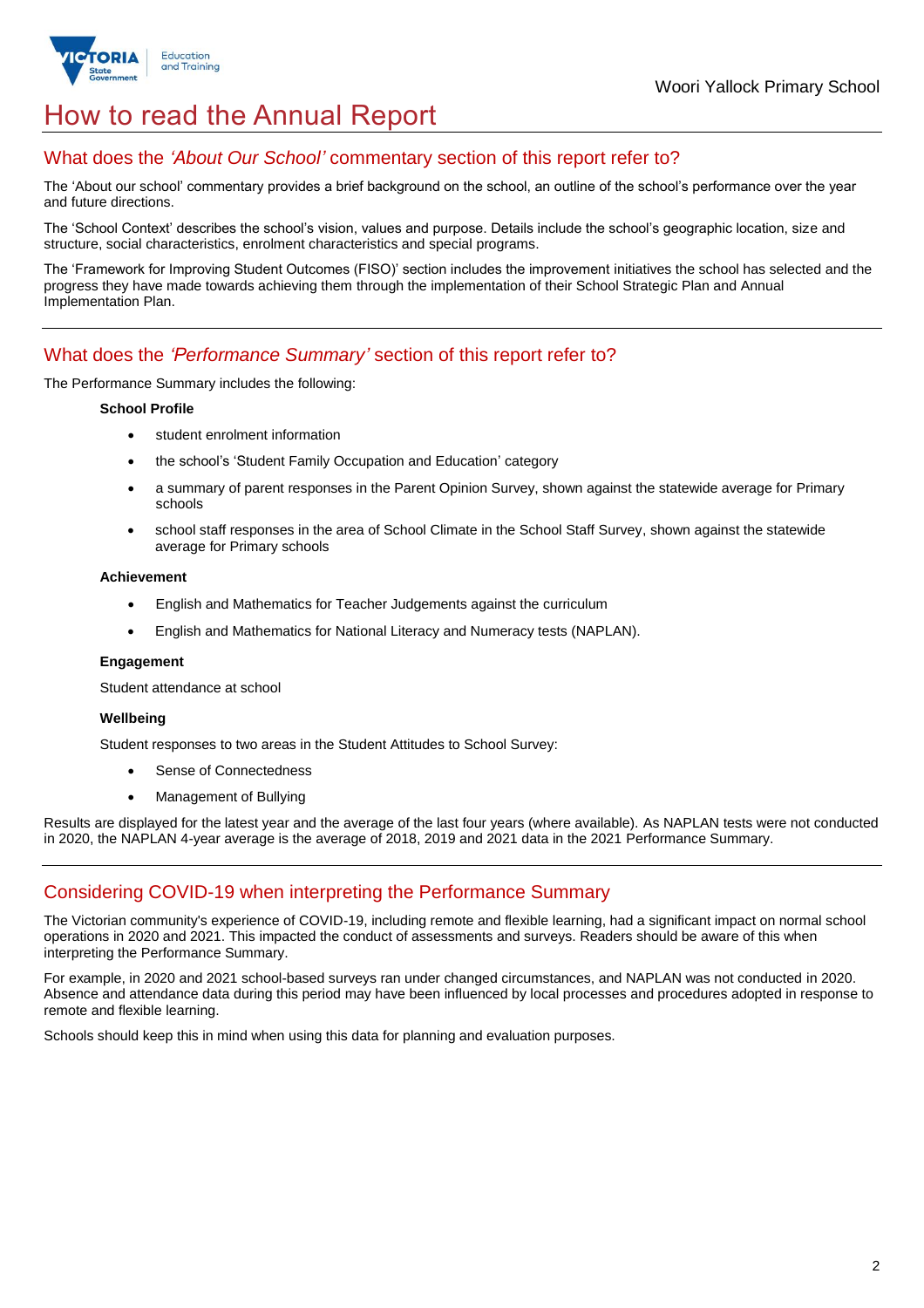

## How to read the Annual Report (continued)

## What do *'Similar Schools'* refer to?

Similar Schools are a group of Victorian government schools with similar characteristics to the school.

This grouping of schools has been created by comparing each school's socio-economic background of students, the number of non-English speaking students and the school's size and location.

## What does *'NDP'* or '*NDA*' mean?

'NDP' refers to no data being published for privacy reasons or where there are insufficient underlying data. For example, very low numbers of participants or characteristics that may lead to identification will result in an 'NDP' label.

'NDA' refers to no data being available. Some schools have no data for particular measures due to low enrolments. There may be no students enrolled in some year levels, so school comparisons are not possible.

Note that new schools only have the latest year of data and no comparative data from previous years. The Department also recognises unique circumstances in Specialist, Select Entry, English Language, Community Schools and schools that changed school type recently, where school-to-school comparisons are not appropriate.

## What is the *'Victorian Curriculum'*?

The Victorian Curriculum F–10 sets out what every student should learn during his or her first eleven years of schooling. The curriculum is the common set of knowledge and skills required by students for life-long learning, social development and active and informed citizenship.

The Victorian Curriculum is assessed through teacher judgements of student achievement based on classroom learning.

The curriculum has been developed to ensure that school subjects and their achievement standards enable continuous learning for all students, including students with disabilities.

The 'Towards Foundation Level Victorian Curriculum' is integrated directly into the curriculum and is referred to as 'Levels A to D'.

'Levels A to D' may be used for students with disabilities or students who may have additional learning needs. These levels are not associated with any set age or year level that links chronological age to cognitive progress (i.e., there is no age expected standard of achievement for 'Levels A to D').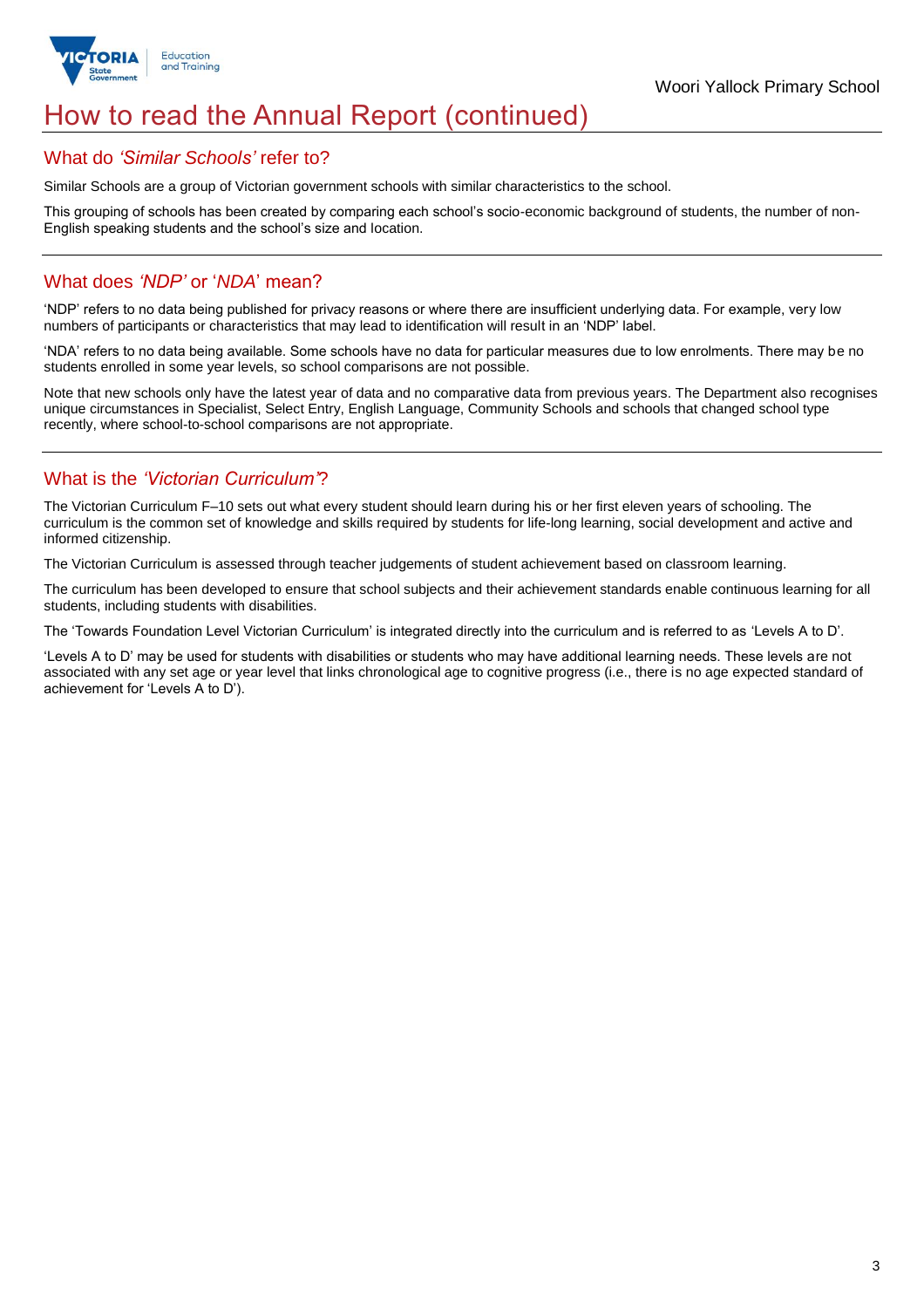

## **About Our School**

## School context

Woori Yallock Primary School is located in the township of Woori Yallock in the semi-rural Upper Yarra Valley some 60 kilometres from Melbourne GPO. We provide a comprehensive curriculum, personalised learning, exceptional teaching and high expectations. When students leave Woori Yallock it is our vision that they are literate, numerate and worldly with all opportunities open to them as they transition into Secondary School.

Woori Yallock P.S. provides a safe, secure, challenging and stimulating learning environment. We specifically target individual learning needs and demonstrate excellence in relation to all of the key learning areas. Our current staffing profile consists of 2 principal class officers, 1.2 learning specialists, 24 teachers, 1.4 Primary Welfare Officers, 0.4 chaplain, 2.6 administration staff and 5.2 equivalent full time Educational Support Staff. The school is also lucky to have a psychologist who works out of the school two days per week, but is not on the school's payroll.

Woori Yallock Primary School has an excellent reputation in the Yarra Valley community. This reputation has seen the school have huge enrolment increases over the past six years. The school is now limiting enrolments due to the school being close to capacity. In 2020 the school had 352 students. The school is currently at 404 students and will be going through a major building project through 2022 which will see the school basically rebuilt with new modern facilities. The school has invested in ICT resources and now has a 1-1 ratio which includes iPads and chrome books to support our engaging research based teaching programs.

The school invests heavily in teacher professional learning, giving teachers a fourth hour per week of planning time so that teachers can build on their individual capacity. This is facilitated by the leadership of the school. The school also invests in a literacy consultant to work with the school as an outside lens to improve student outcomes.

We have a number of innovative intervention programs in place for both Literacy and Numeracy that are highly effective and popular with our students. These programs include, Leveled Literacy Intervention, pre lit phonics and QuickSmart Literacy and Numeracy.

Our emphasis on educating the whole child is demonstrated by being a Stephanie Alexander Kitchen Garden Program school and that we also offer electives that come from ideas formulated by our Junior School Council.

2021 was a challenging year in terms of COVID-19 restrictions and long periods of remote learning. The school was commended for it's implementation of remote learning but internally we are very aware that our current grade one and two children do not yet know what a normal school year looks like.

Our beautiful grounds are a real feature of the school along with the fantastic scenery as a backdrop. We are an environmentally friendly school with features such as vegetable garden, native flora, solar panels, recycling program and water tanks.

Our school values are 'High Expectations and Respect', while our school motto is 'Take Pride At All Times'. These values are lived and talked about every day at Woori.

## Framework for Improving Student Outcomes (FISO)

The FISO Improvement Priorities for Woori Yallock Primary School are Excellence in Teaching and Learning and Building Practice Excellence. We identified reading comprehension and writing as areas for improvement through data and our 2019 school review. Our use of formative assessment to teach students at their point of need remains a high priority.

During 2019 and 2020 staff analysed data and engaged in targeted professional learning in order to build teacher capacity to record and utilize student learning data and improve pedagogical practice, plans were interrupted by COVID restrictions and lock-downs but the school still did it's best to keep the improvement agendas moving. We engaged highly respected education consultant Keay Cobbin to run two Curriculum Days on Creating a whole school writing approach. Identified through, in school data and NAPLAN data was the growth in reading particularly between the year 3 to 5.

During 2020 and 2021 staff worked on improving the use of reader's notebooks to improve the way students were responding to reading and to make them more cognisant of how they were comprehending. Whole school beliefs and actions were developed on the way we teach writing and the way reader's/writer's' notebooks are used at Woori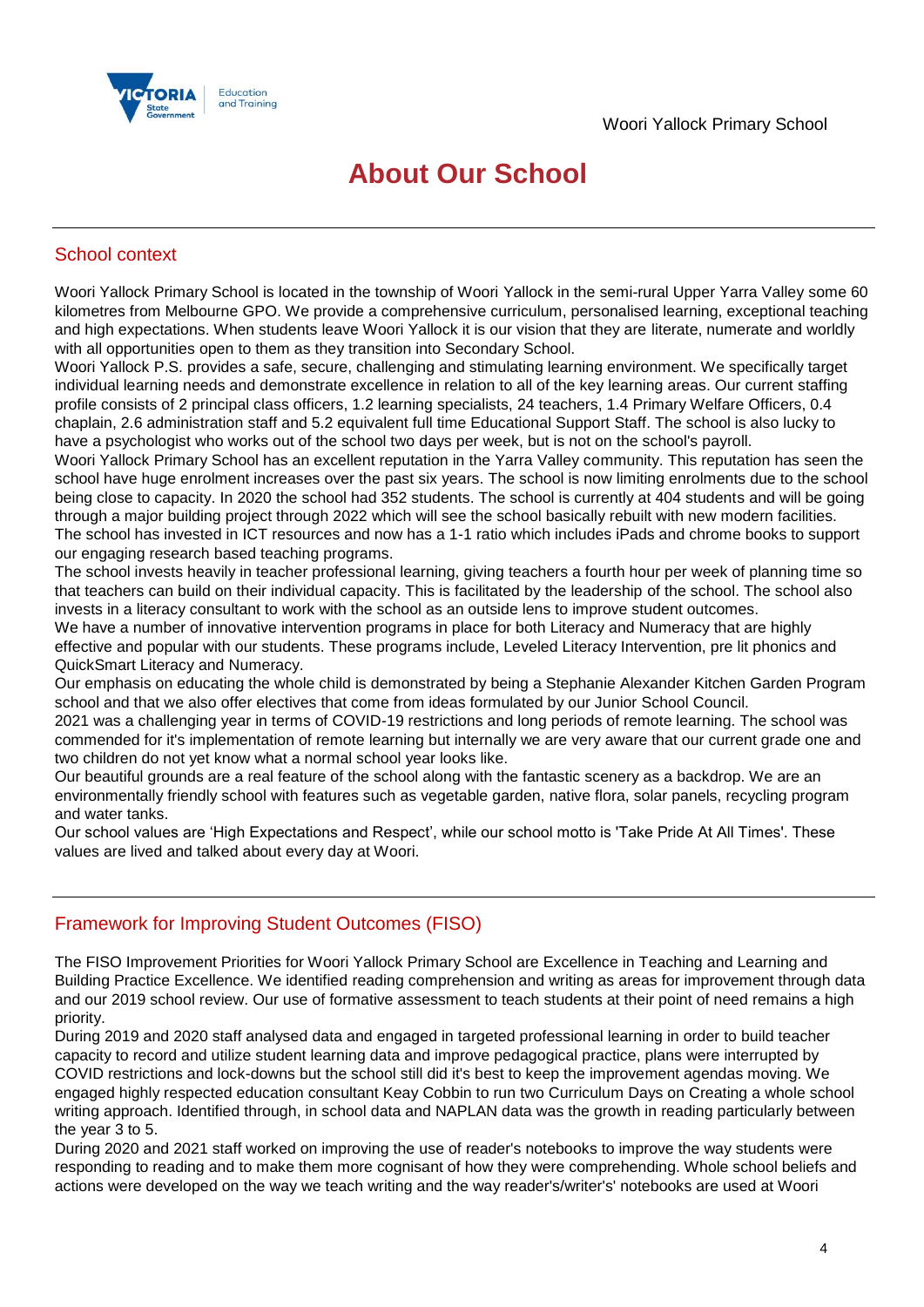

Yallock Primary School.

The school has a culture of continuous teacher improvement and uses video of teacher lessons to maximise teacher understanding of their own teaching practice and their impact on students. Remote learning has helped the school to have a huge bank of instructional videos to draw from.

#### Achievement

2020 was a very good year in terms of school results. Woori Yallock Primary School was highlighted by the region for the increases in major data measures.

The schools grade three NAPLAN results demonstrate that the school is close to the state average but higher than similar schools and network schools. Grade five results were similar except in Spelling which was below. The school continues to do very well at every level in numeracy.

Teacher judgments demonstrate the difficulty to teach writing during remote learning with large percentages of the school judged as below in writing. During 2022 the school will use substantial resources to provide intervention to students identified at being more than a year behind.

As a school we continue to build a culture that expects instructional leadership and continuous teaching improvement; using study groups, coaching, peer observation, learning walks and video feedback. Both our Principal, Assistant Principal and learning specialists, fulfill the roles of coaches and attend common planning sessions. This drives the teaching and learning that happens at the school and enables our teachers and students to have access to the latest research regarding best practice in the classroom.

The school continues to dominate the Network in Public Speaking. The school won the Yarra Valley Schools speaking competition for the eighth year running even though it was in a remote learning format.

Teachers PDP discussions at half year and end of year revolve predominately around student growth and their own growth as a teacher. These discussions along with teacher coaching give teachers a clear understanding of their impact on the learning of each individual.

## Engagement

Our attendance data during the past two years has been much improved, and is better than the state average. However, we still have some chronic absenteeism with some families. We will continue to engage these parents with our welfare team and continue to send the message to parents 'that it's not ok to be away'.

On top of the high quality teaching that takes place at our school our students have access to a range of opportunities. We are innovative in that we offer a range of activities each day through our electives that are developed through our Junior School Council. We are also a Stephanie Alexander Kitchen Garden Program School, have an Annual Production, and a very active student leadership team.

The school has a philosophy that students being taught at point of need and having success with personal learning goals, will be engaged and connected to their school.

The following data is from our 2021 Attitudes to School Survey (gr 4-6) Effective Teaching Time - 94% - State Average 85% Not experiencing Bullying - 93% - State Average 82% Advocate at School - 92% - State Average 87%

Parent Survey General School Satisfaction - 94% - State Average 81% Effective Teaching - 97% - State Average 78%

## **Wellbeing**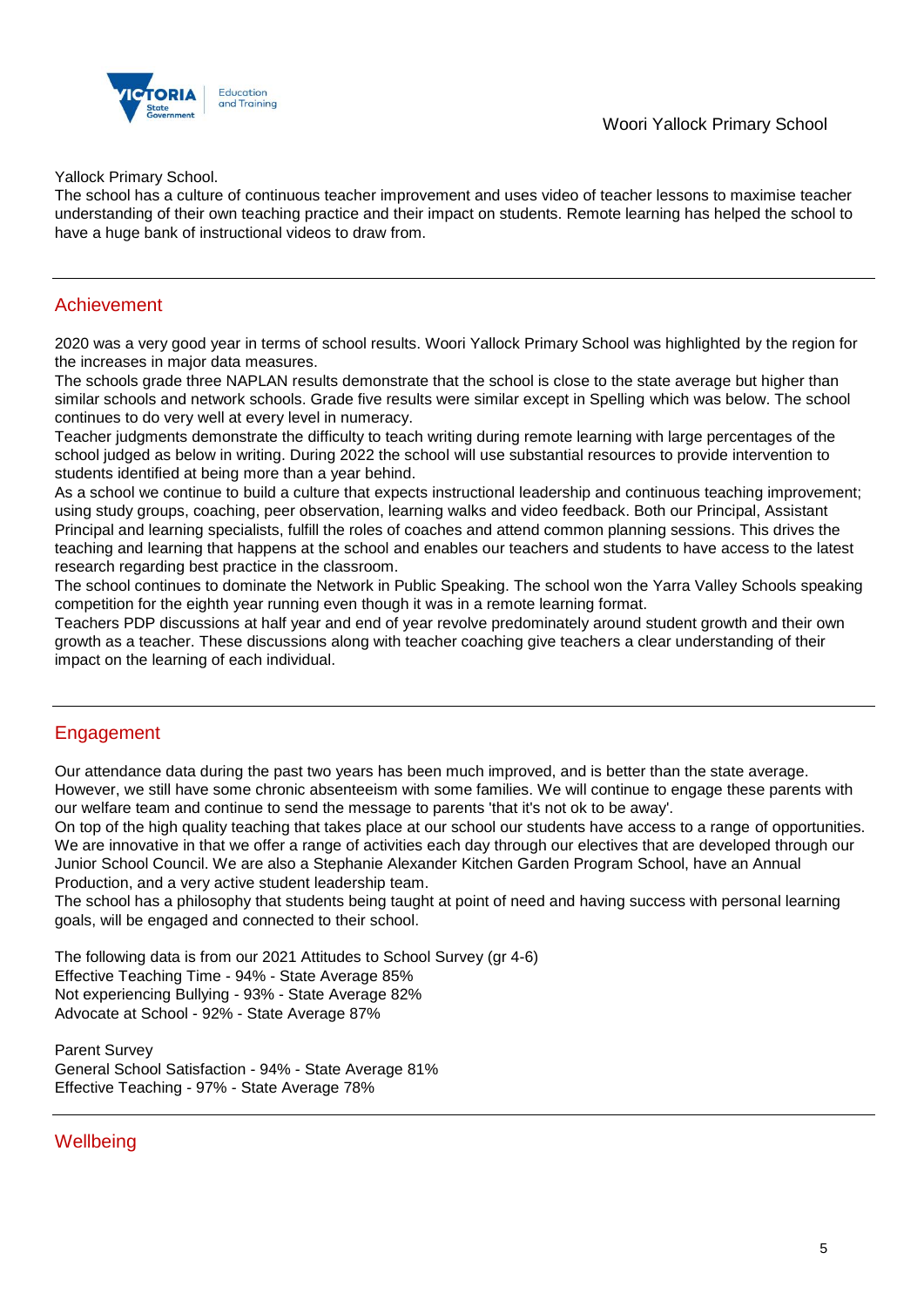

Woori Yallock Primary School has comprehensive 'Wellbeing Team' in the form of a fulltime Primary Welfare Officer, part time Welfare Officer, Chaplain two days a week and a school psychologist two days a week, which ensures we can support the needs of students and families.

Our Wellbeing Team is very proactive in engaging with all stakeholders and external agencies to ensure the best outcomes for our students and families.

The Respectful Relationships program is taught across the school but we still explicitly teach and model the concepts of gratitude, empathy and kindness. At our school teachers greet each child entering the classroom in the morning and again leaving the classroom in the afternoon.

Our Prep students' transition to school was again aided by the excellent transition program conducted the year before they started. The school runs a co-teaching partnership with the local kindergarten and we continue to have very positive feedback from parents regarding our grade five/six students filming a virtual tour of the school and sending it to the new prep students in January.

## Finance performance and position

The schools staffing profile is quite young, which is the main reason for the surplus delivered in previous years. The school continues to be in a positive financial position due to the excellent work of the school's business manager and the finance sub-committee. Due to the growth of the school, a capital works program will begin in 2022 which is funded by the state government at \$10.6 million dollars. The capital works program contains a long list of contingency items which the school will have to fund. Therefore, the finance committee has made sure that the school has enough money to make sure the new school building can be completed in full.

2021 Net Operating surplus was \$472,624. Revenue is made up of \$80,053, 2022 Curriculum and Other Contributions.

Total funds available have been committed to the following \$400,000 on capital works/school upgrades, \$34,000 on Computer/tech upgrade, \$9,900 on ground upgrades plus remaining funds held for school based programs such as Parents and Friends, Chaplaincy and the balance is held in reserve.

> **For more detailed information regarding our school please visit our website at [www.woorips.vic.edu.au](file:///C:/Users/02411765/Downloads/www.woorips.vic.edu.au)**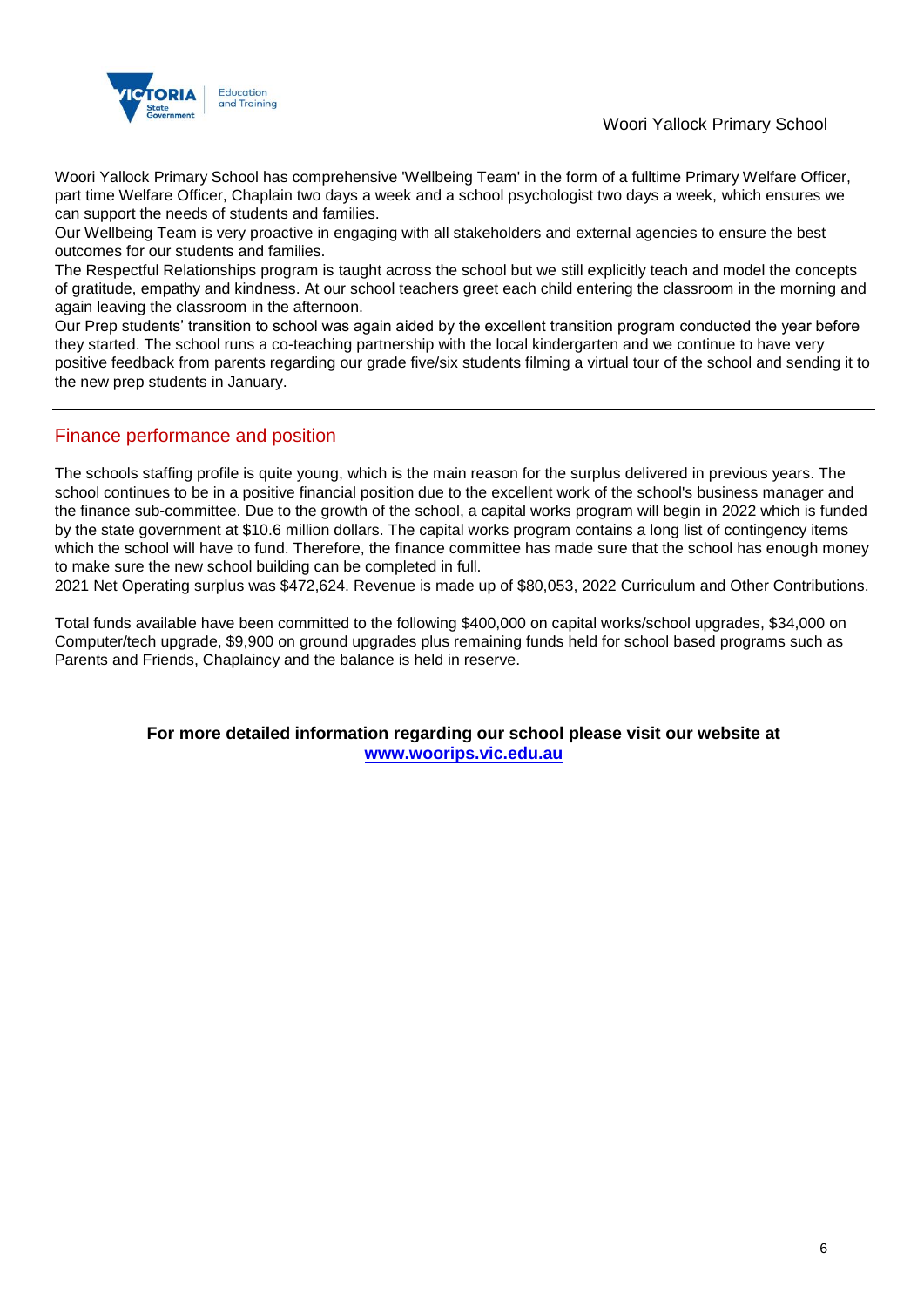

# **Performance Summary**

The Performance Summary for government schools provides an overview of how this school is contributing to the objectives of the Education State and how it compares to other Victorian government schools.

All schools work in partnership with their school community to improve outcomes for children and young people. Sharing this information with parents and the wider school community helps to support community engagement in student learning, a key priority of the Framework for Improving Student Outcomes.

Refer to the 'How to read the Annual Report' section for help on how to interpret this report.

## SCHOOL PROFILE

#### **Enrolment Profile**

A total of 371 students were enrolled at this school in 2021, 195 female and 176 male.

NDP percent of students had English as an additional language and 3 percent were Aboriginal or Torres Strait Islander.

#### **Overall Socio-Economic Profile**

The overall school's socio-economic profile is based on the school's Student Family Occupation and Education index (SFOE).

SFOE is a measure of socio-educational disadvantage of a school, based on educational and employment characteristics of the parents/carers of students enrolled at the school. Possible SFOE band values are: Low, Low-Medium, Medium and High. A 'Low' band represents a low level of socio-educational disadvantage, a 'High' band represents a high level of socio-educational disadvantage.

This school's SFOE band value is: Medium

#### **Parent Satisfaction Summary**

The percent endorsement by parents on their school satisfaction level, as reported in the annual Parent Opinion Survey.

Percent endorsement indicates the percent of positive responses (agree or strongly agree) from parents who responded to the survey.



#### **School Staff Survey**

The percent endorsement by staff on School Climate, as reported in the annual School Staff Survey.

Percent endorsement indicates the percent of positive responses (agree or strongly agree) from staff who responded to the survey. Data is suppressed for schools with three or less respondents to the survey for confidentiality reasons.

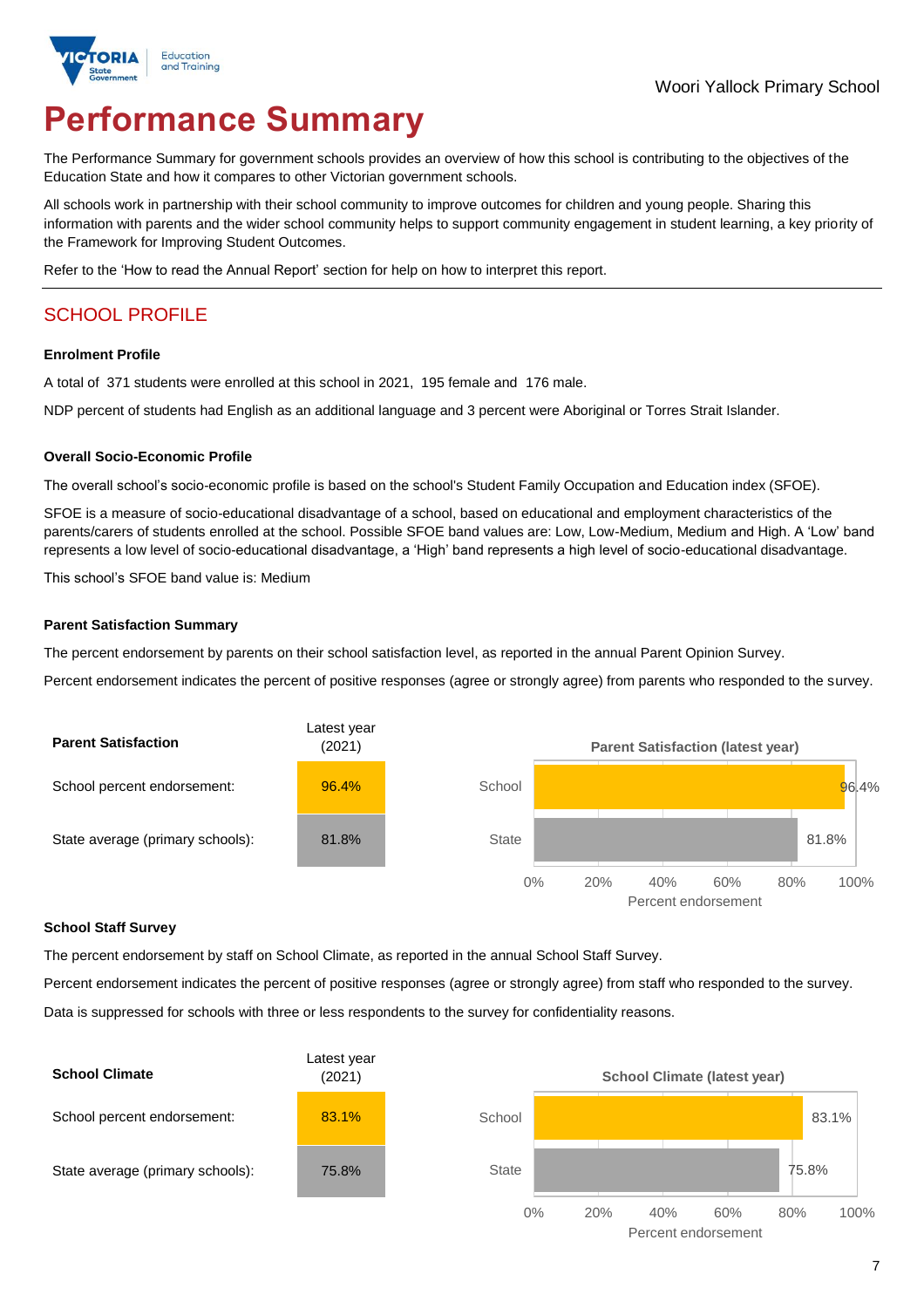

## ACHIEVEMENT

*Key: 'Similar Schools' are a group of Victorian government schools that are like this school, taking into account the school's socioeconomic background of students, the number of non-English speaking students and the size and location of the school.*

#### **Teacher Judgement of student achievement**

Percentage of students working at or above age expected standards in English and Mathematics.



Percent students at or above age expected level

| <b>Mathematics</b><br>Years Prep to 6                             | Latest year<br>(2021) |
|-------------------------------------------------------------------|-----------------------|
| School percent of students at or above age<br>expected standards: | 72.4%                 |
| Similar Schools average:                                          | 77.5%                 |
| State average:                                                    | 84.9%                 |

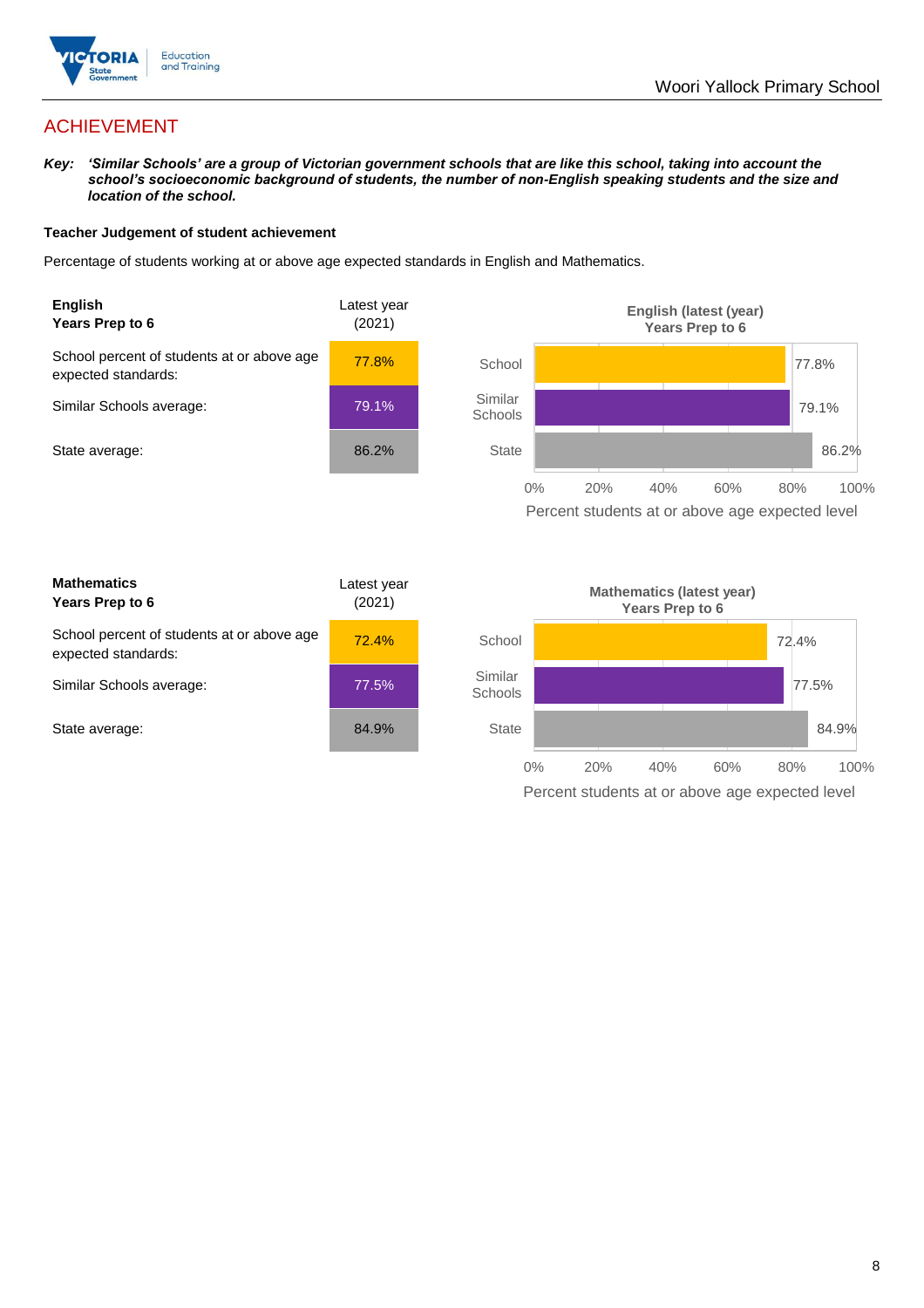

## ACHIEVEMENT (continued)

*Key: 'Similar Schools' are a group of Victorian government schools that are like this school, taking into account the school's socioeconomic background of students, the number of non-English speaking students and the size and location of the school.*

#### **NAPLAN**

Percentage of students in the top three bands of testing in NAPLAN.

Note: NAPLAN tests were not conducted in 2020, hence the 4-year average is the average of 2018, 2019 and 2021 data.

| Reading<br>Year 3                                 | Latest year<br>(2021) | 4-year<br>average |                    | <b>NAPLAN Reading (latest year)</b><br>Year 3                              |
|---------------------------------------------------|-----------------------|-------------------|--------------------|----------------------------------------------------------------------------|
| School percent of students in<br>top three bands: | 69.4%                 | 74.4%             | School             | 69.4%                                                                      |
| Similar Schools average:                          | 68.9%                 | 68.0%             | Similar<br>Schools | 68.9%                                                                      |
| State average:                                    | 76.9%                 | 76.5%             | <b>State</b>       | 76.9%                                                                      |
|                                                   |                       |                   | $0\%$              | 20%<br>40%<br>60%<br>80%<br>100%<br>Percent of students in top three bands |
| Reading<br>Year 5                                 | Latest year<br>(2021) | 4-year<br>average |                    | <b>NAPLAN Reading (latest year)</b><br>Year 5                              |
| School percent of students in<br>top three bands: | 67.4%                 | 59.3%             | School             | 67.4%                                                                      |
| Similar Schools average:                          | 60.0%                 | 59.1%             | Similar<br>Schools | 60.0%                                                                      |
| State average:                                    | 70.4%                 | 67.7%             | <b>State</b>       | 70.4%                                                                      |
|                                                   |                       |                   | $0\%$              | 20%<br>40%<br>60%<br>80%<br>100%<br>Percent of students in top three bands |
| <b>Numeracy</b><br>Year 3                         | Latest year<br>(2021) | 4-year<br>average |                    | <b>NAPLAN Numeracy (latest year)</b><br>Year <sub>3</sub>                  |
| School percent of students in<br>top three bands: | 77.1%                 | 74.4%             | School             | 77.1%                                                                      |
| Similar Schools average:                          | 58.2%                 | 59.9%             | Similar<br>Schools | 58.2%                                                                      |
| State average:                                    | 67.6%                 | 69.1%             | <b>State</b>       | 67.6%                                                                      |
|                                                   |                       |                   | $0\%$              | 60%<br>100%<br>20%<br>40%<br>80%<br>Percent of students in top three bands |
| <b>Numeracy</b><br>Year 5                         | Latest year<br>(2021) | 4-year<br>average |                    | <b>NAPLAN Numeracy (latest year)</b><br>Year 5                             |
| School percent of students in<br>top three bands: | 70.7%                 | 67.0%             | School             | 70.7%                                                                      |
| Similar Schools average:                          | 50.9%                 | 48.6%             | Similar<br>Schools | 50.9%                                                                      |
| State average:                                    | 61.6%                 | 60.0%             | <b>State</b>       | 61.6%                                                                      |
|                                                   |                       |                   | $0\%$              | 20%<br>40%<br>60%<br>80%<br>100%                                           |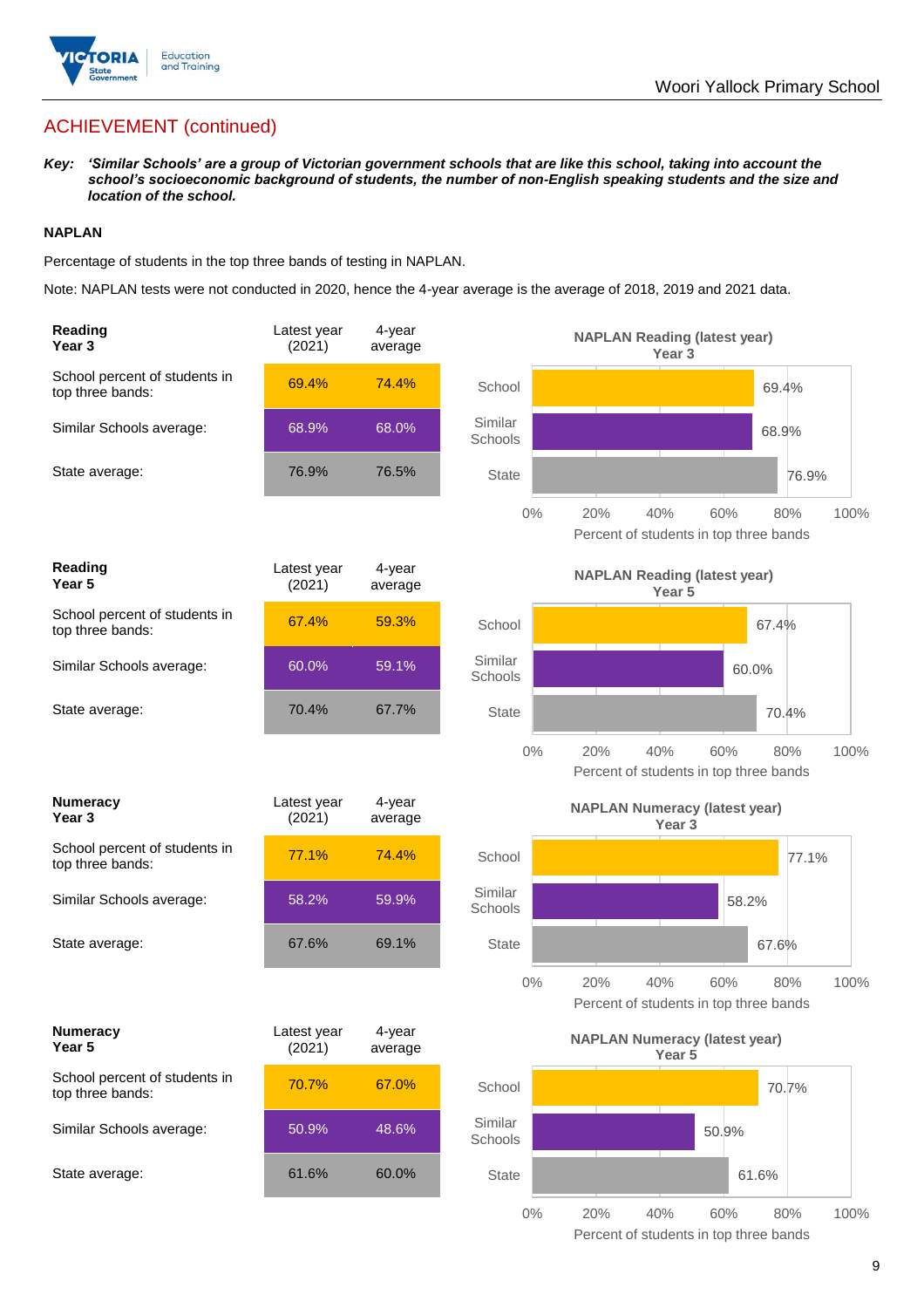

## ACHIEVEMENT (continued)

#### **NAPLAN Learning Gain**

NAPLAN learning gain is determined by comparing a student's current year result relative to the results of all 'similar' Victorian students (i.e., students in all sectors in the same year level who had the same score two years prior). If the current year result is in the top 25 percent, their gain level is categorised as 'High'; middle 50 percent is 'Medium'; bottom 25 percent is 'Low'.

#### **Learning Gain Year 3 (2019) to Year 5 (2021)**



**BLow Gain** Medium Gain **Example 10**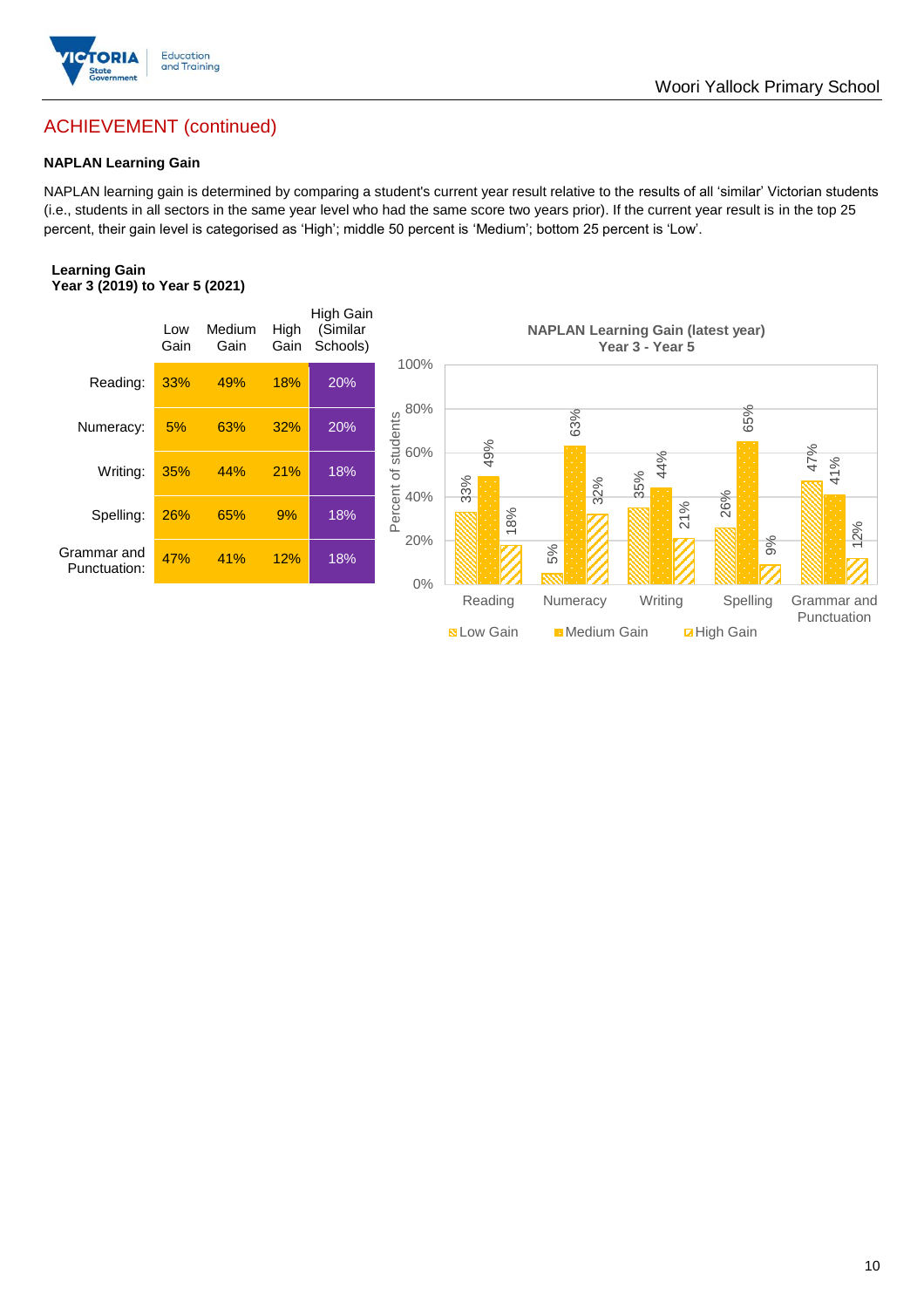

## ENGAGEMENT

*Key: 'Similar Schools' are a group of Victorian government schools that are like this school, taking into account the school's socioeconomic background of students, the number of non-English speaking students and the size and location of the school.*

#### **Average Number of Student Absence Days**

Absence from school can impact on students' learning. Common reasons for non-attendance include illness and extended family holidays. Absence and attendance data in 2020 and 2021 may have been influenced by COVID-19.



#### **Attendance Rate (latest year)**

|                                             | Prep | Year 1 | Year 2 | Year 3 | Year 4 | Year 5 | Year 6 |
|---------------------------------------------|------|--------|--------|--------|--------|--------|--------|
| Attendance Rate by year level<br>$(2021)$ : | 95%  | 94%    | 94%    | 94%    | 94%    | 94%    | 94%    |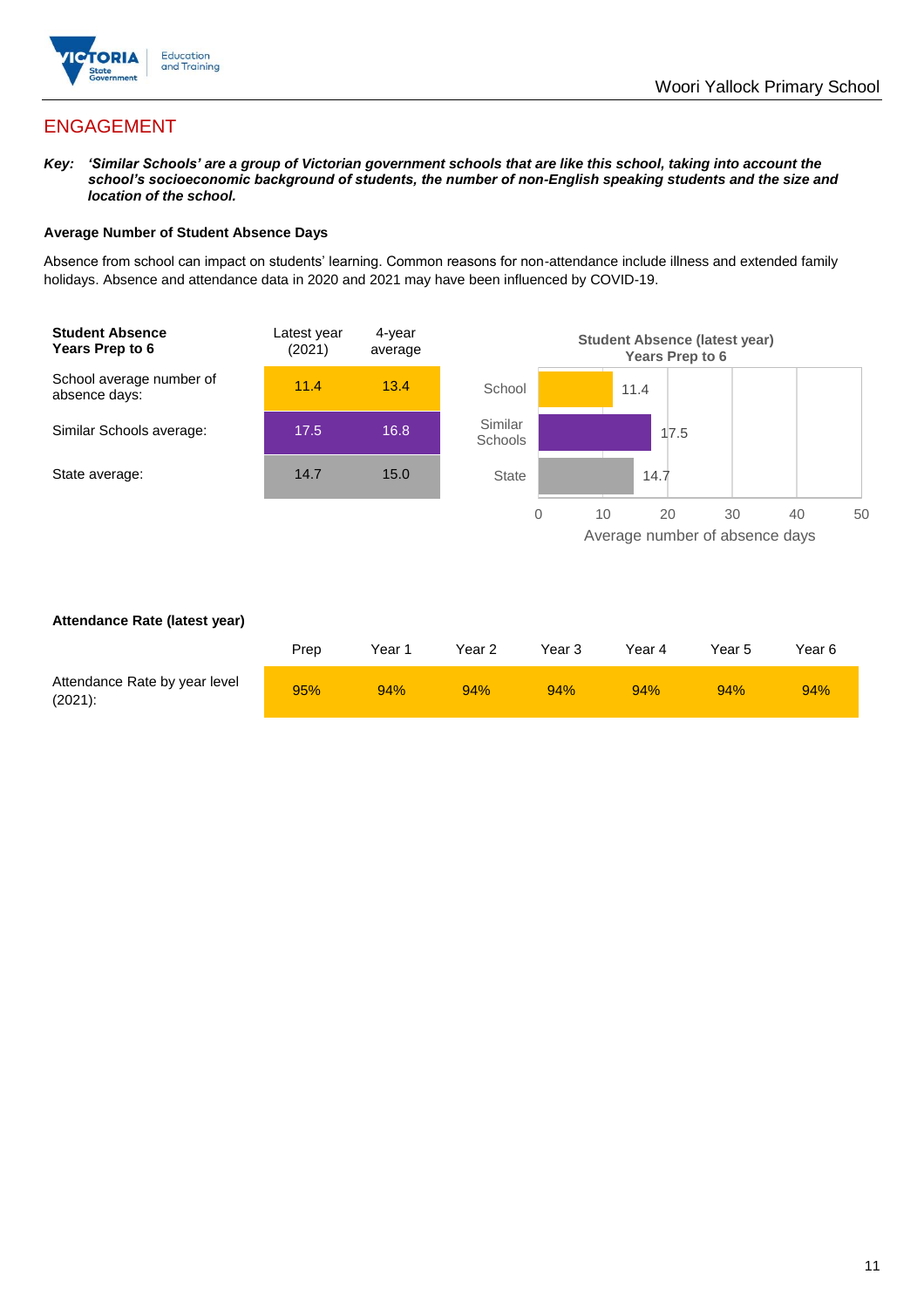

## **WELLBEING**

*Key: 'Similar Schools' are a group of Victorian government schools that are like this school, taking into account the school's socioeconomic background of students, the number of non-English speaking students and the size and location of the school.*

#### **Student Attitudes to School – Sense of Connectedness**

The percent endorsement on Sense of Connectedness factor, as reported in the Attitudes to School Survey completed annually by Victorian government school students, indicates the percent of positive responses (agree or strongly agree).



*Due to lower participation rates, differences in the timing of the survey/length of survey period and the general impact of Covid19 across 2020 and 2021, data are often not comparable with previous years or within similar school groups. Care should be taken when interpreting these results.*



#### **Student Attitudes to School – Management of Bullying**

The percent endorsement on Management of Bullying factor, as reported in the Attitudes to School Survey completed annually by Victorian government school students, indicates the percent of positive responses (agree or strongly agree).

| <b>Management of Bullying</b><br>Years 4 to 6 | Latest year<br>(2021) | 4-year<br>average |  |
|-----------------------------------------------|-----------------------|-------------------|--|
| School percent endorsement:                   | 95.2%                 | 92.8%             |  |
| Similar Schools average:                      | 76.3%                 | 77.7%             |  |
| State average:                                | 78.4%                 | 79.7%             |  |

*Due to lower participation rates, differences in the timing of the survey/length of survey period and the general impact of Covid19 across 2020 and 2021, data are often not comparable with previous years or within similar school groups. Care should be taken when interpreting these results.*

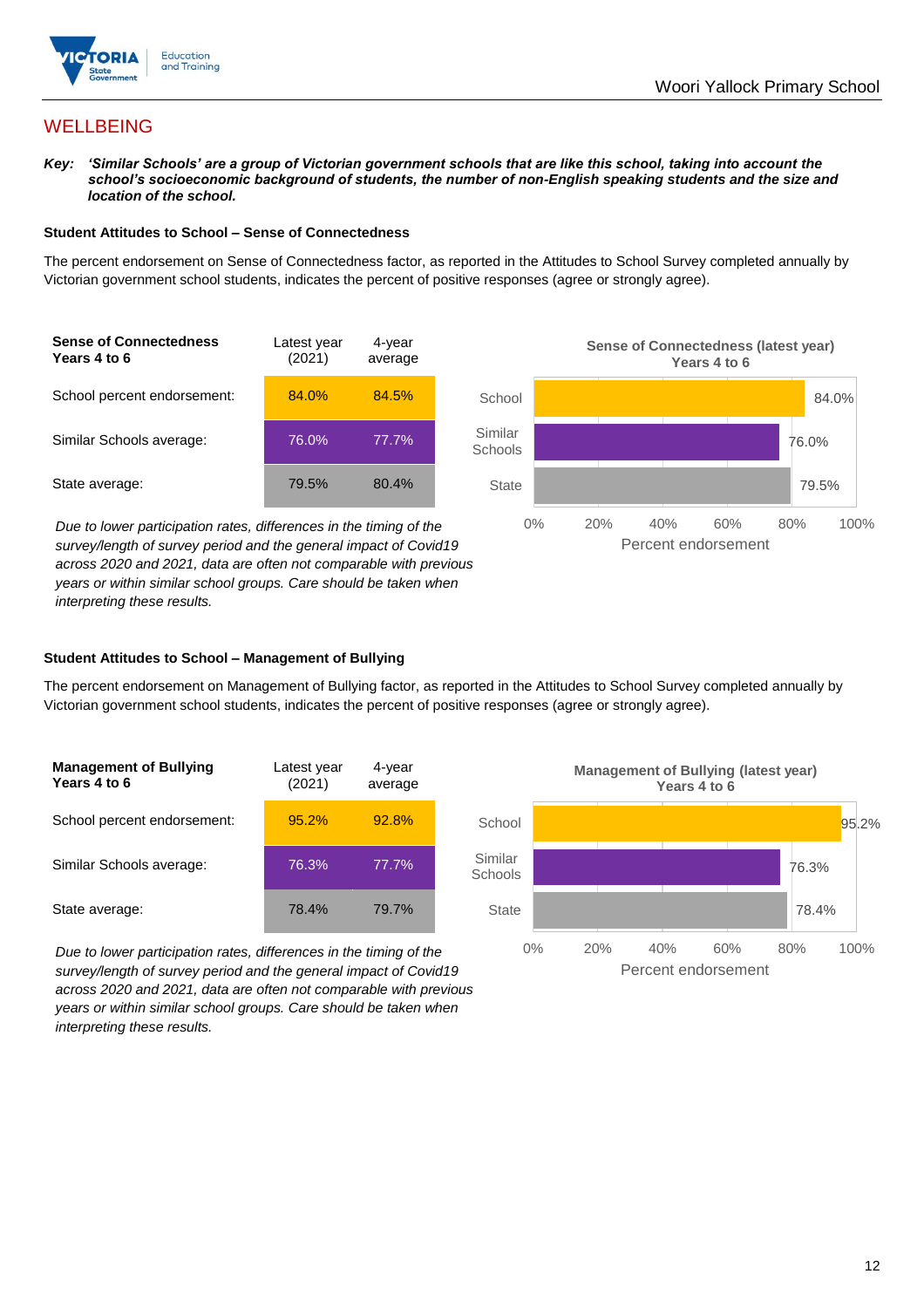

# **Financial Performance and Position**

FINANCIAL PERFORMANCE - OPERATING STATEMENT SUMMARY FOR THE YEAR ENDING 31 DECEMBER, 2021

| <b>Revenue</b>                  | <b>Actual</b> |
|---------------------------------|---------------|
| <b>Student Resource Package</b> | \$3,718,019   |
| Government Provided DET Grants  | \$493,783     |
| Government Grants Commonwealth  | \$5,800       |
| Government Grants State         | \$0           |
| Revenue Other                   | \$11,794      |
| <b>Locally Raised Funds</b>     | \$208,956     |
| <b>Capital Grants</b>           | \$0           |
| <b>Total Operating Revenue</b>  | \$4,438,351   |

| Equity <sup>1</sup>                                 | <b>Actual</b> |
|-----------------------------------------------------|---------------|
| Equity (Social Disadvantage)                        | \$289,161     |
| Equity (Catch Up)                                   | \$0           |
| <b>Transition Funding</b>                           | \$0           |
| Equity (Social Disadvantage - Extraordinary Growth) | \$0           |
| <b>Equity Total</b>                                 | \$289,161     |

| <b>Expenditure</b>                    | <b>Actual</b> |
|---------------------------------------|---------------|
| Student Resource Package <sup>2</sup> | \$3,256,283   |
| Adjustments                           | \$0           |
| <b>Books &amp; Publications</b>       | \$0           |
| Camps/Excursions/Activities           | \$79,719      |
| <b>Communication Costs</b>            | \$8,192       |
| Consumables                           | \$99,811      |
| Miscellaneous Expense <sup>3</sup>    | \$9,114       |
| <b>Professional Development</b>       | \$5,613       |
| Equipment/Maintenance/Hire            | \$31,501      |
| <b>Property Services</b>              | \$41,425      |
| Salaries & Allowances <sup>4</sup>    | \$39,447      |
| <b>Support Services</b>               | \$69,109      |
| Trading & Fundraising                 | \$22,235      |
| Motor Vehicle Expenses                | \$0           |
| Travel & Subsistence                  | \$0           |
| <b>Utilities</b>                      | \$31,833      |
| <b>Total Operating Expenditure</b>    | \$3,694,283   |
| <b>Net Operating Surplus/-Deficit</b> | \$744,069     |
| <b>Asset Acquisitions</b>             | \$71,969      |

(1) The equity funding reported above is a subset of the overall revenue reported by the school.

(2) Student Resource Package Expenditure figures are as of 24 Feb 2022 and are subject to change during the reconciliation process.

(3) Miscellaneous Expenses include bank charges, administration expenses, insurance and taxation charges.

(4) Salaries and Allowances refers to school-level payroll.